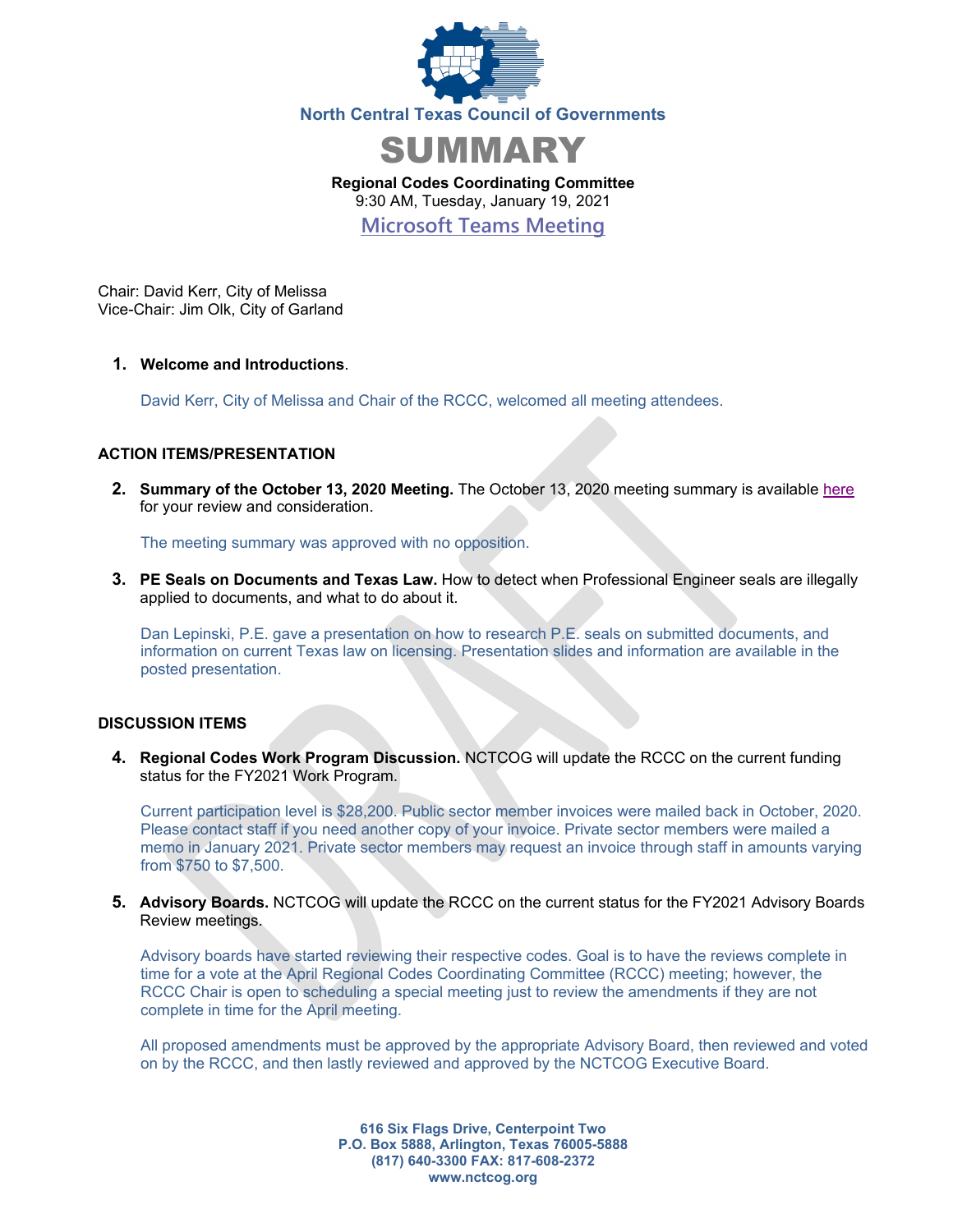

**6. 87th Texas Legislative Session Update.** Jim Olk, City of Garland, will discuss relevant legislative bills.

Jim Olk went over several bills that he wants to keep an eye on, and Selso Mata, TML Liaison for BOAT, added a few more. The NCTCOG spreadsheet will be updated with this information, as well as any new bills that may arise.

**7. Annual Survey.** NCTCOG is preparing the annual survey questions for review and distribution**.** 

The 2020 Annual Survey questions were reviewed for desired changes for the 2021 Annual Survey. The form of the survey, and the standard questions, are not changing. Staff will update the questions to show updated available ICC code versions. The RCCC want the response options changed on Question 7 – remove Unknown, and change Other to Combination, and add a text box for additional information. Staff will make changes and send out the survey the first week of February.

#### **OTHER BUSINESS AND ROUNDTABLE DISCUSSION**

**8. Future Agenda Items.** The committee can request future agenda items.

No future agenda items were brought forward.

**9. Roundtable Topics/Other Business.** RCCC members and NCTCOG may share additional items of interest.

Staff announced the upcoming 2021 CLIDE Awards Program. Staff gave an updated on the 2-year SECO grant, working with SPEER on updating Energy Codes in smaller communities. Transportation staff wants to attend Advisory Board meetings when the discussion in on electric vehicles and charging stations, solar updates, and other green energy-related items, including batteries.

**10. Schedule for the Next RCCC Meeting.** The next meeting date is tentatively scheduled for Tuesday, April 13, 2021 at 9:30 A.M.

The next meeting date has been moved to **Tuesday, April 27, 2021**. The new date will be included on the calendar and announcements.

#### **11. Adjournment.**

If you have any questions regarding the meeting or agenda items, please contact Carolyn Horner by phone at (817) 695-9217, or by email at chorner@nctcog.org. If you plan to attend this public meeting and you have a disability that requires special arrangements at the meeting, please contact Barbara Bradford by phone at (817) 695-9231 or by email at bbradford@nctcog.org, 72 hours in advance of the meeting. Reasonable accommodations will be made to assist your needs.

> **616 Six Flags Drive, Centerpoint Two P.O. Box 5888, Arlington, Texas 76005-5888 (817) 640-3300 FAX: 817-608-2372 www.nctcog.org**